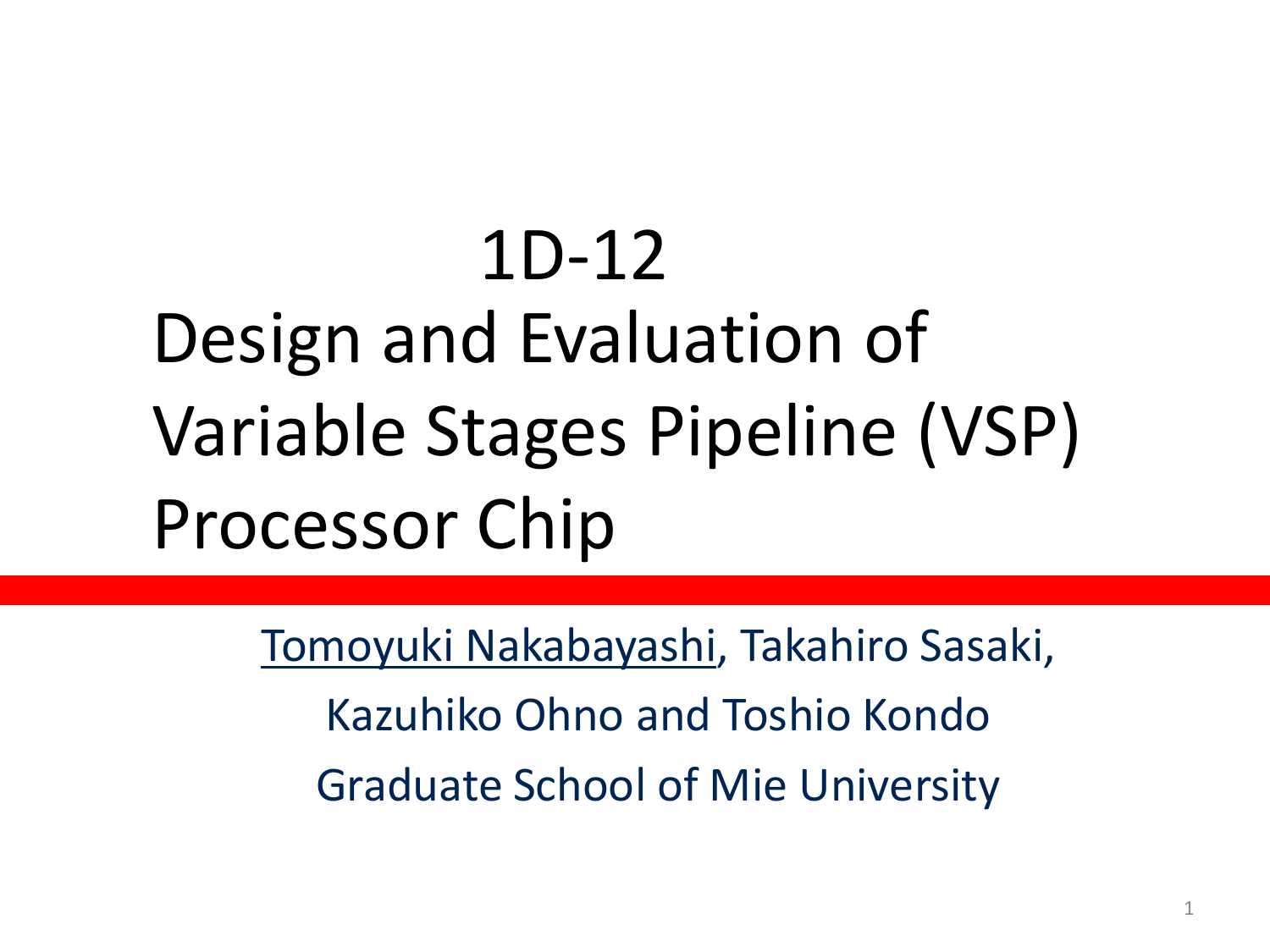### Battery life is a problem for mobile computers

• Mobile computers are required to achieve both **Low energy** and **High performance**.



#### We propose low energy processor architecture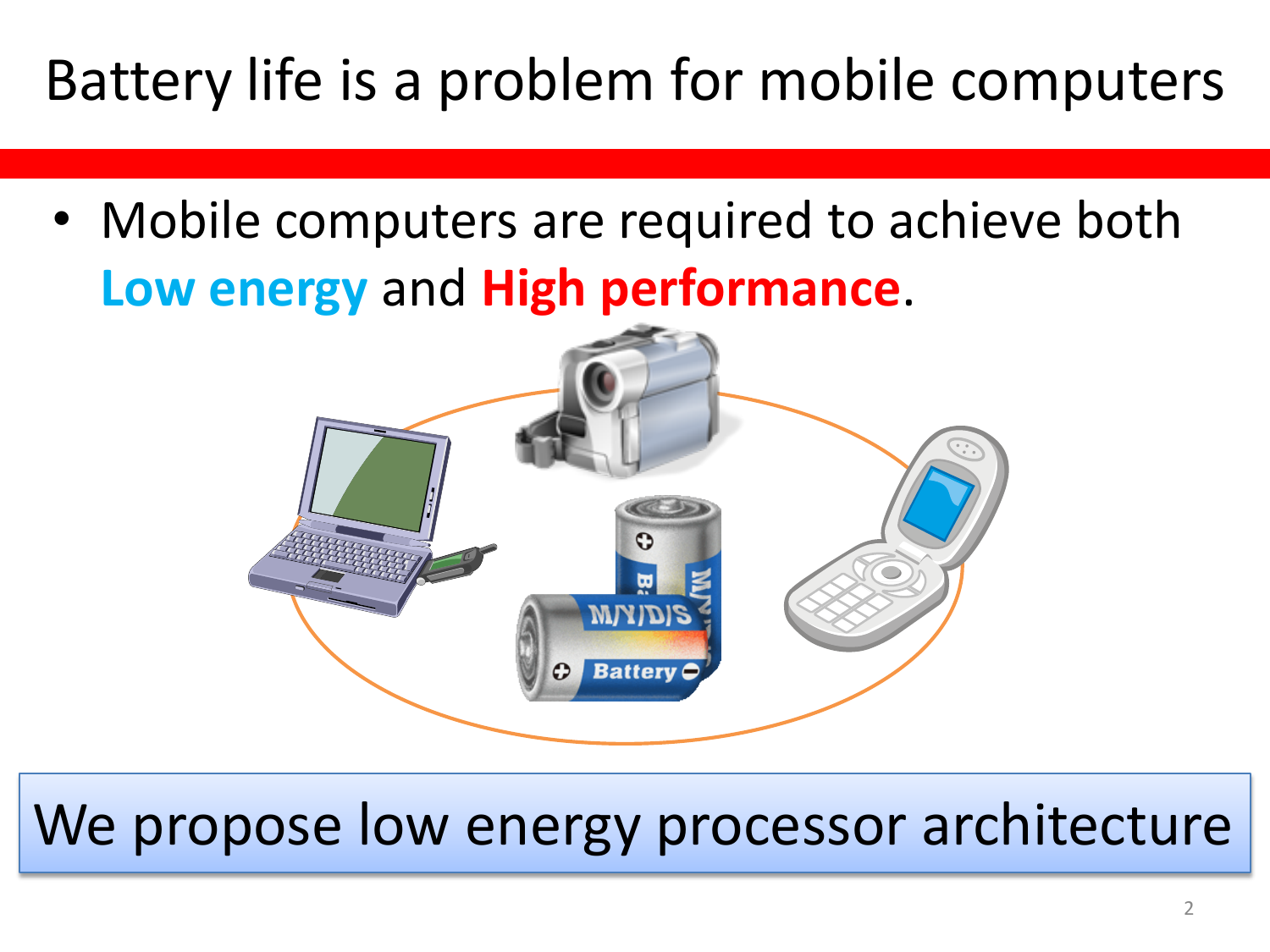# VSP (Variable Stages Pipeline)



#### **Vary the pipeline depth dynamically.**

Glitch propagation becomes serious problem.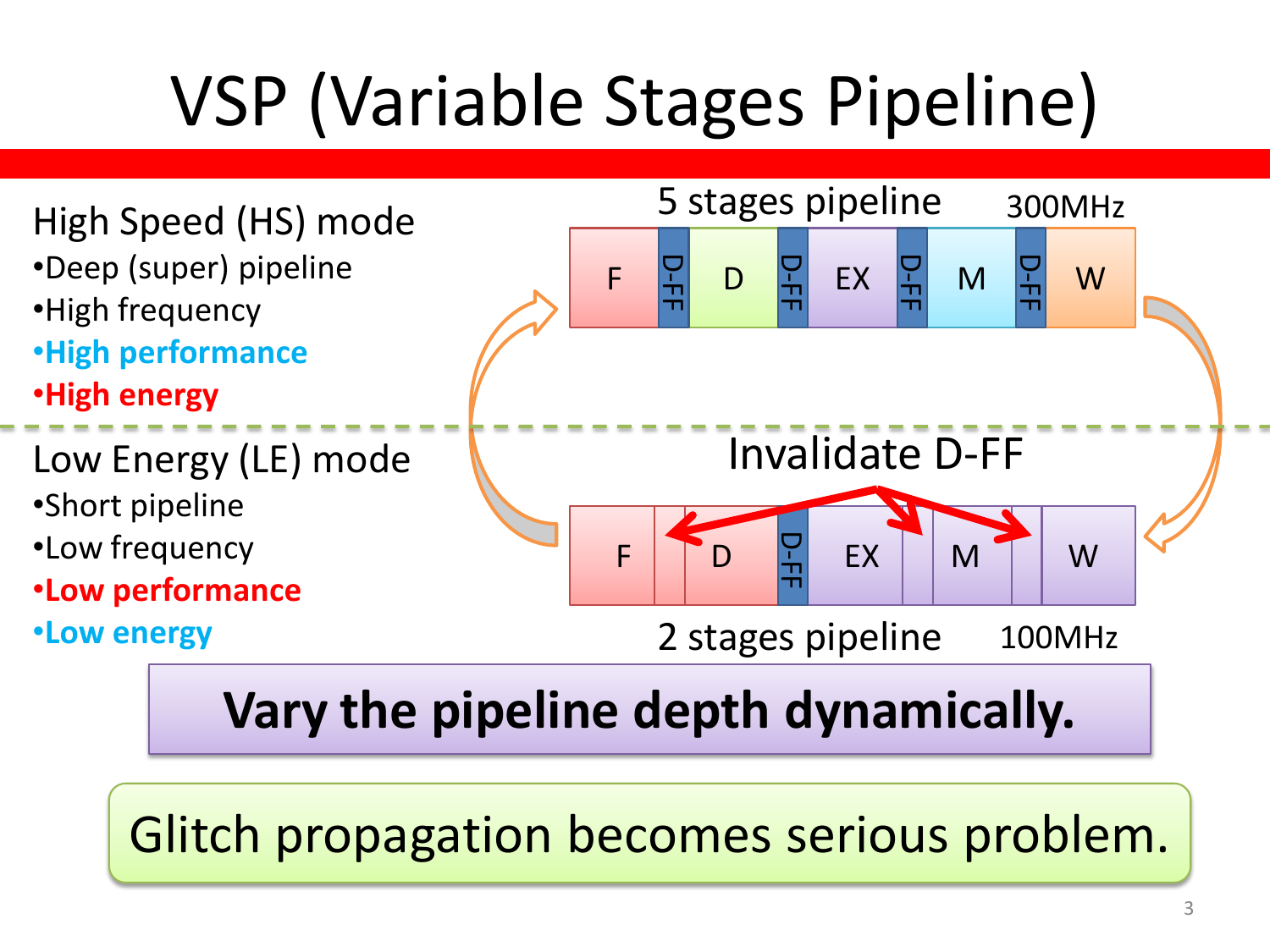# VSP (Variable Stages Pipeline)



#### **Vary the pipeline depth dynamically.**

LDS-cell **prevent glitch propagation.**